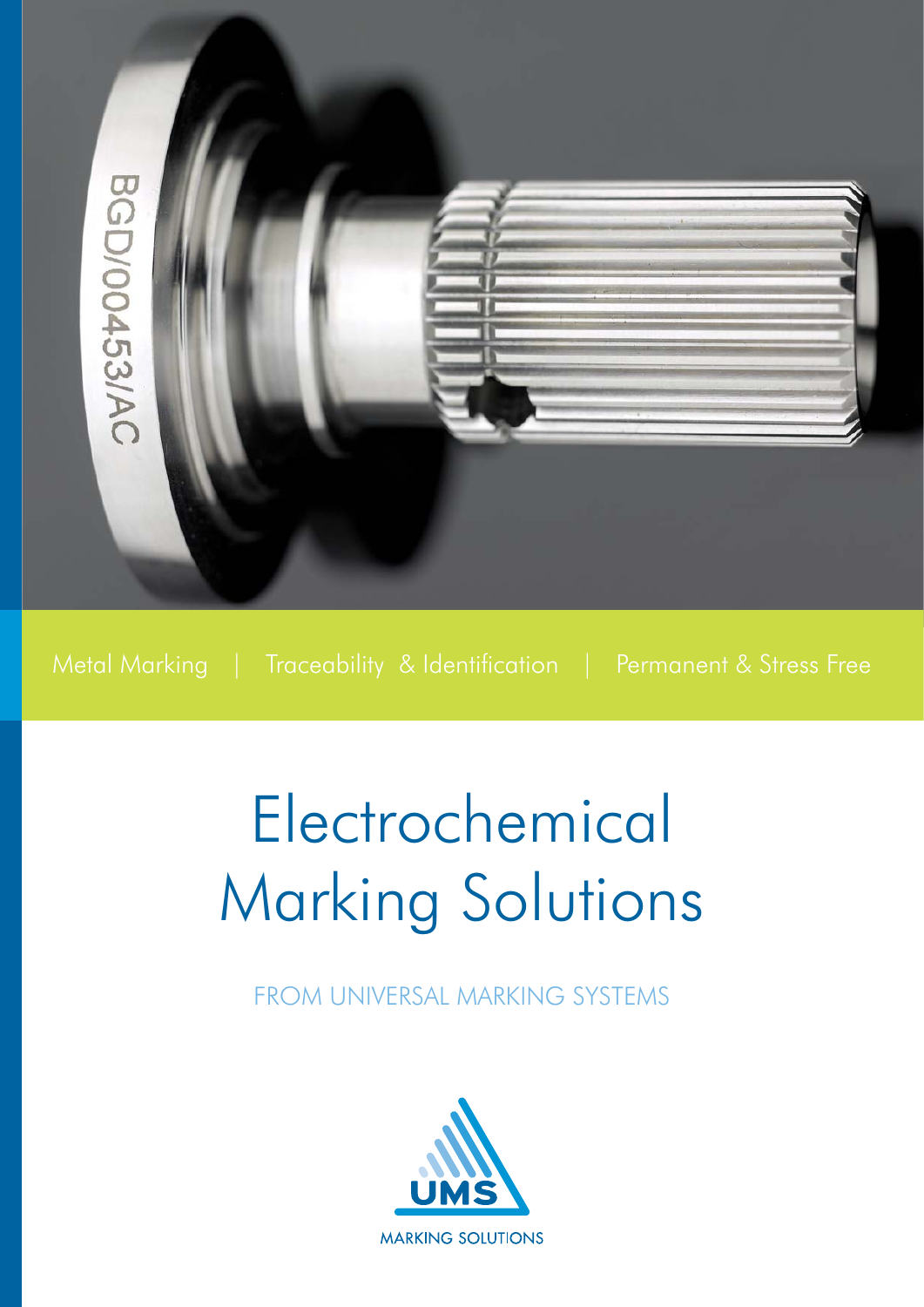

## A solution for a wide range of components

Electrochemical marking offers real versatility as the units are small and portable and deliver extremely high quality marks at a very affordable price. Whether you need to mark the smallest character on the most awkward shaped component or a large logo on a piece of sheet metal, the ME3000 series can do it all. We also have in-house manufacturing capability for bespoke workholding for ease of use and provide consistent repeatability of marks.



- Permanent, minimal stress marking on most metals
- Extremely fast marking from 0.25 secs to 4 secs for most sized marks
- High contrast black marks or below surface etch  $\bullet$
- Hand applied and semi-automatic systems  $\bullet$
- Ideal for serial/part numbers, data matrix, logos, text on an arc, date/batch and decorative marking
- Marks thin walled tubing and fully hardened metals
- Light, portable, small footprint kits with everything supplied to get started (except stencils)
- Approved for Aerospace, Nuclear and Medical applications  $\overline{a}$
- Automated systems
- UK Manufactured

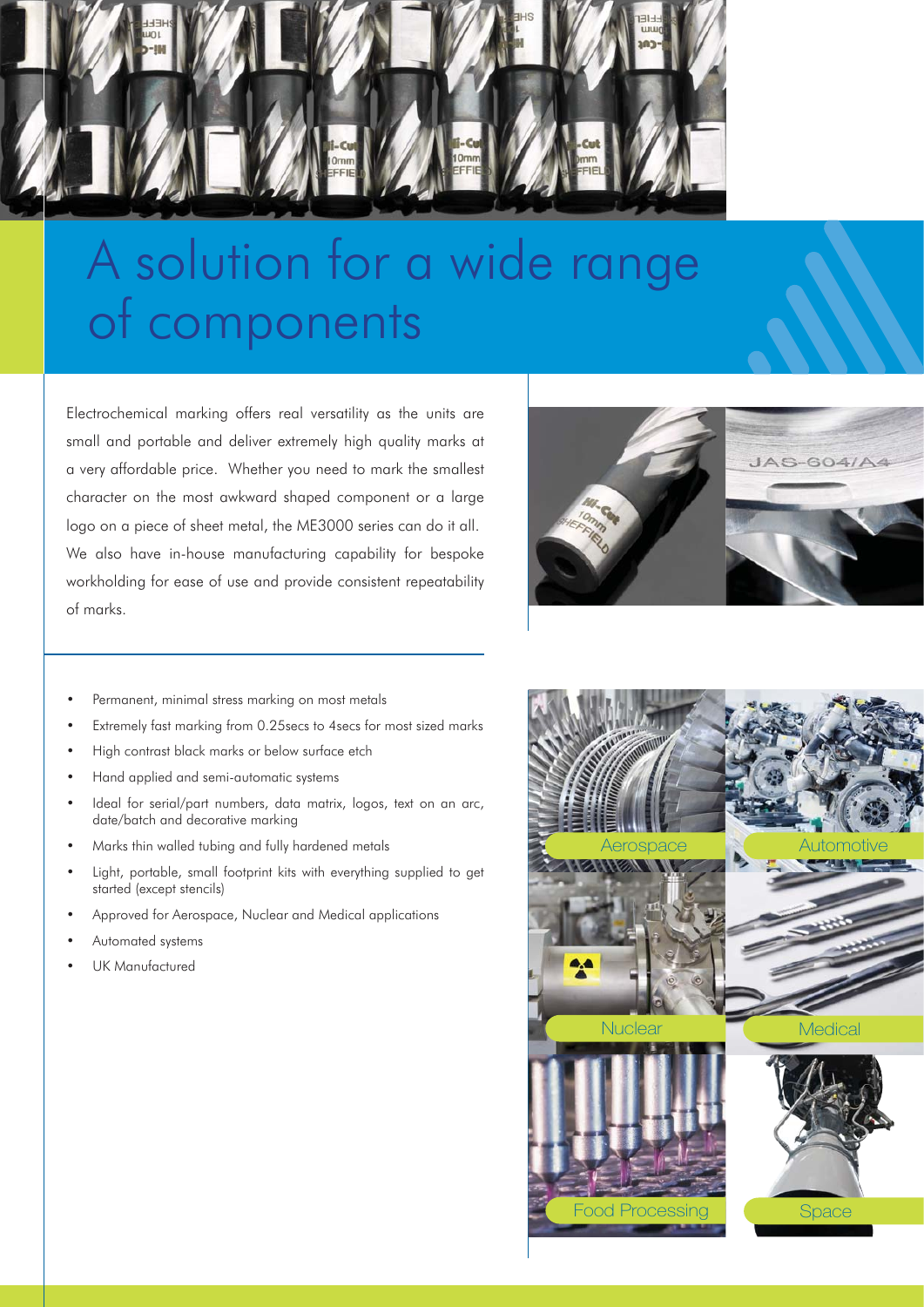



## ME3000 Marking Kit Range

#### **ME3000T Advanced Marking Kit**

The most advanced and versatile marking machine available capable of marking a wide range of metals with alphanumeric data, 2d barcodes and logos. Kit supplied with everything you need to get started (except stencils)

- 15 user definable programs to store settings for different metal types
- Clear twin lined angled LCD display  $\bullet$
- Timer function in .25 sec increments to allow very fine marking control
- Meets latest Aerospace standards
- Easy to program
- Oxide marking, below surface etch or combined marking option (performs) a light etch followed by an oxide mark all in one operation)
- Optional PC software to create stencil layouts
- Audible buzzer on completion of mark
- 6 output voltage settings allows more precise settings
- 10 and 20Amp models

#### **ME3000S Standard Marking Kit**

The ME3000S is ideal where programs do not need to be stored, where combined marking is not needed and the finer level of control offered by the ME3000T is not required

- Oxide or below surface etch mark can be performed
- Quick and easy to set up marking parameters  $\bullet$
- Timer function in 1 second increments from 1-10 seconds
- 3 output voltage settings with LED indicator
- Electronic overload/reset button
- Optional PC software to create stencil layouts

#### ME3000P Semi-Automatic System

The ME3000P is a compact semi-automatic air jig for marking batches of small to medium sized components and can be used with the ME3000T and ME3000S.

- Guided air cylinder with 50mm stroke allows fast setup changes  $\blacksquare$
- Electronically controlled pump delivers the exact amount of electrolyte  $\bullet$ needed
- Stainless steel base plate for direct earthing and with "T" slot for easy mounting of fixtures
- Can mark flat and concave parts





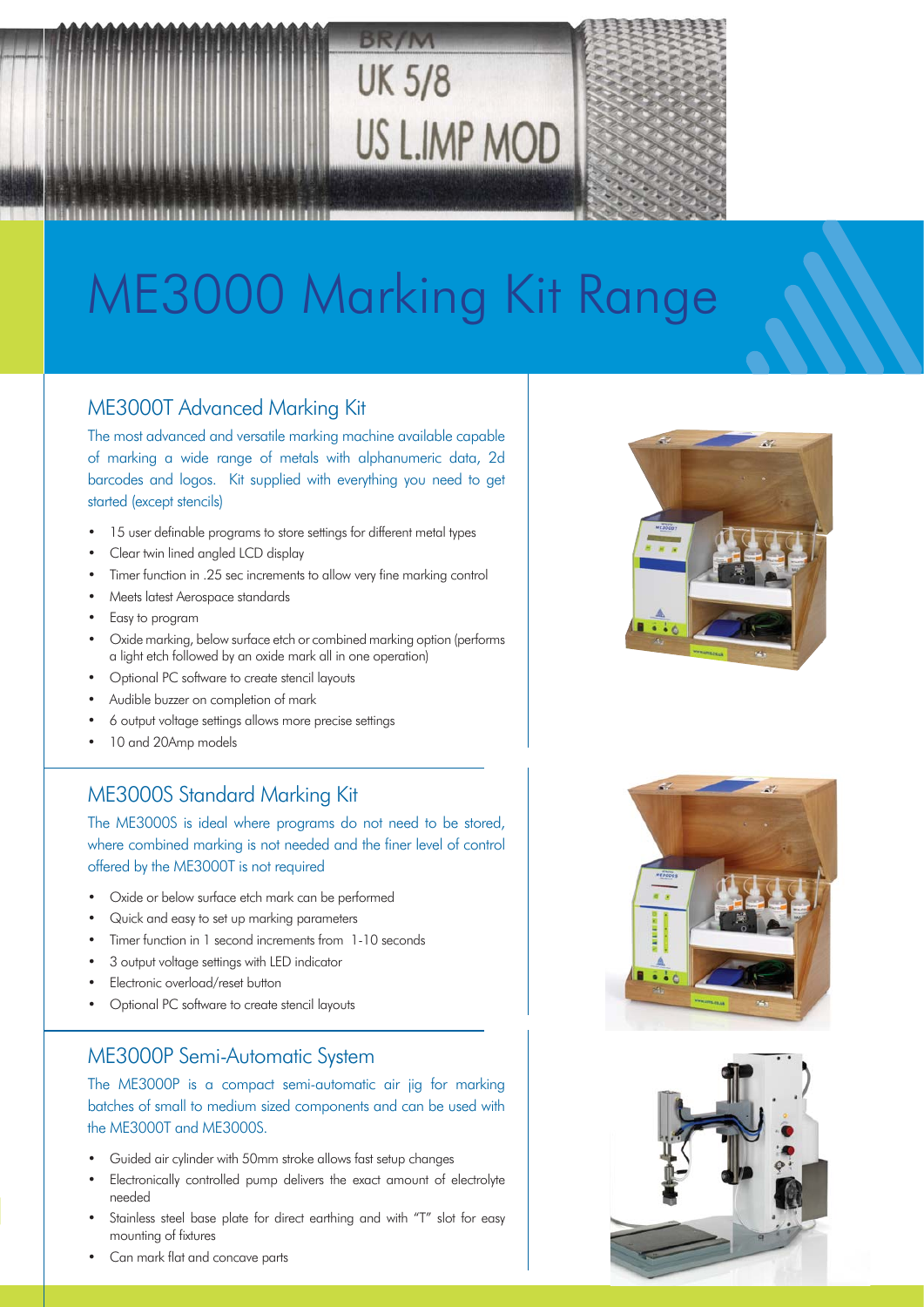

## **Stencil Options**

The stencil carries the image to be marked onto the metal surface of the component. We supply four stencil types to ensure there is a stencil to suit your needs exactly.

#### **POD** Stencils

- $\ddot{\phantom{0}}$ Produce your own high quality stencils
- For marking variable information both oxide and etch  $\bullet$
- Create alphanumeric data, 2d barcodes, logos, sequential no's, text on an arc  $\ddot{\phantom{0}}$
- Easy to use fully featured PC stencil software  $\bullet$
- $\bullet$ Print using a 300dpi thermal stencil printer
- Stencil widths of 55mm or 105mm wide  $\bullet$
- Database connectivity

#### **BRSK Stencils**

- $\bullet$ For marking variable information with an oxide mark
- Create alphanumeric text  $\bullet$
- Keyboard enter data directly to printer or using PC software  $\bullet$
- Print using a 180dpi or a 360dpi thermal BRSK stencil printer  $\bullet$
- Stencil cartridge tape widths of 18mm, 24mm and 36mm

#### Long Life Photographic Stencils

- Ideal for non-changing information, eg logos, part numbers
- High quality resolution to 1250dpi  $\bullet$
- Multiple marks from each stencil  $\bullet$
- Multiple formats including frames for accurate placement, caps for  $\bullet$ production marking and sheets with multiple impressions of the data
- Hand applied or for semi-automatic applications

#### Die Impression Stencils

- Ideal for deep etching variable information  $\bullet$
- Easy to use fully featured software  $\bullet$
- Produced using a 24pin dot matrix printer  $\bullet$
- Suited to variable alphanumeric data primarily but also datamtrix and  $\bullet$ logos
- Available in sheets or tractor feed formats









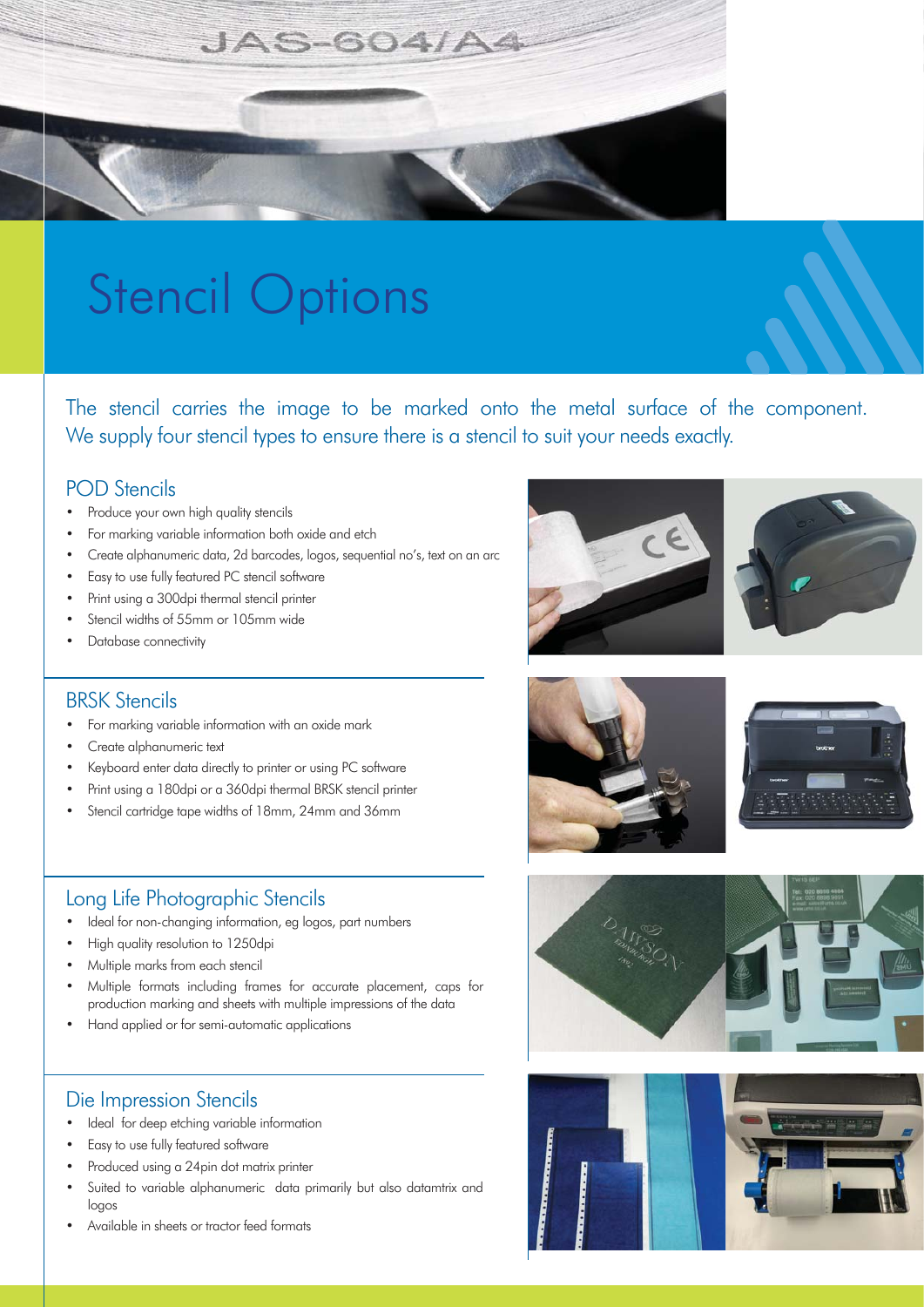### Electrolytes and Marking Heads

#### Electrolyte Solutions

UMS have manufactured their own high quality electrolytes for over 55 years. Used in most industries and approved for use in Aerospace, Nuclear and Medical applications.

NEWCO

F7049/10

- ME Range of electrolytes suited to general engineering applications.
- The MA Range of high purity electrolytes batch tested by an independent lab ensuring they meet the most stringent Aerospace standards.
- A wide range of electrolytes to suit most metals for both oxide and below surface etch marking
- Available in 1 litre and 125ml bottles
- No cytotoxicity in electrolyte ME6 for stainless steel in accordance with BSEDISO10993: safe for marking surgical implants and instruments.
- Our experienced engineers can offer advice for specific applications.



#### **Marking Heads**

UMS manufacture a wide range of marking heads in various sizes to suit different types of marking applications. This will be determined by the size of mark, marking location and component shape and type of mark being applied.

- 1. Carbon Marking Heads utilise a carbon electrode and can be used with a screw in reservoir assembly for easy application of electrolyte. Carbon heads can be machined to suit flat. concave or convex surfaces.
- 2. HM Marking Heads are lightweight and easy to use and suited to both oxide and deep etch marking, using a stainless steel electrode. The electrolyte is applied directly to the felt pad.
- 3. The Saddle Marking Head is designed for marking onto curved surfaces.
- 4. The Remote Start Handle (RSH) is used in conjunction with a carbon electrode and integrates the timer enabling the complete marking operation to be carried out with one simple press of the marking head on the component to be marked.









 $\overline{A}$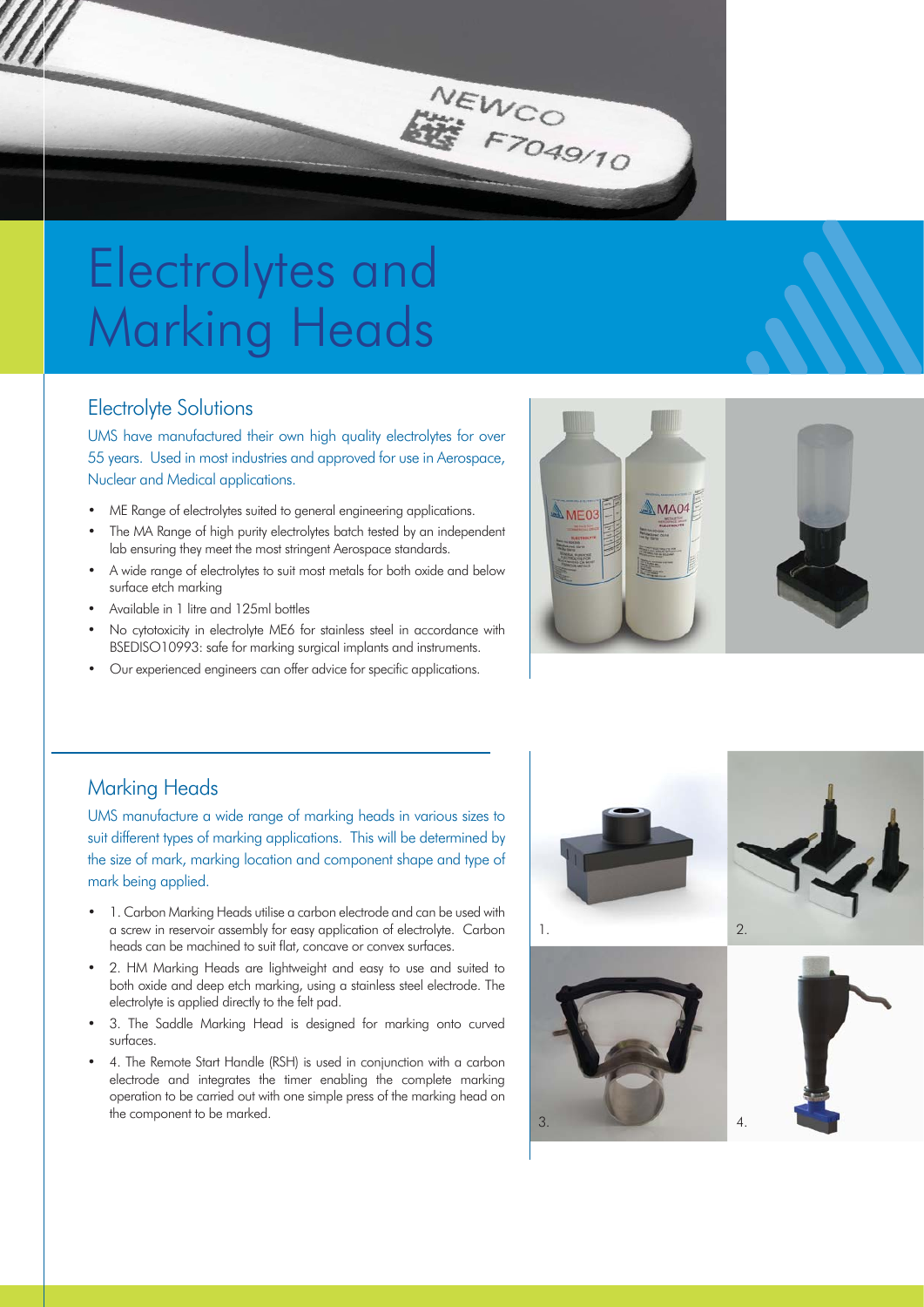### ME3000 Range Technical Specification

NG

### Feature Comparison

| <b>Technical Features</b>                | <b>ME3000T</b>      | <b>ME3000S</b>     |
|------------------------------------------|---------------------|--------------------|
| Programmable                             | ✓                   |                    |
| Oxide Mark                               | ✓                   | $\checkmark$       |
| Etch Mark                                | ✓                   | ✓                  |
| Combined etch + oxide                    | ✓                   |                    |
| 10 Amp model                             | ✓                   | $\checkmark$       |
| 20 Amp model                             | ✓                   |                    |
| Voltage output settings                  | 6                   | $\mathsf 3$        |
| Timer                                    | 0.25 sec increments | 1 sec increments   |
| LCD display                              | ✓                   |                    |
| Resetable usage counter                  | ✓                   |                    |
| Audible buzzer on mark completion        | ✓                   |                    |
| Rear accessory socket                    | ✓                   | ✓                  |
| USB interface                            | ✓                   |                    |
| 110-230V mains input voltage             | $\checkmark$        | $\checkmark$       |
| Ouput delay function for curved surfaces | ✓                   |                    |
| Use with ME3000P air jig                 | ✓                   | $\checkmark$       |
| Electronic overload/reset function       | ✓                   | ✓                  |
| Continuous output option                 | ✓                   | ✓                  |
| Complete Kit Weight                      | 12kg                | 11kg               |
| Marking Unit Weight                      | 5.5kg               | 4.7kg              |
| Kit Dimensions                           | 45cm x 26cm x 35cm  | 45cm x 26cm x 35cm |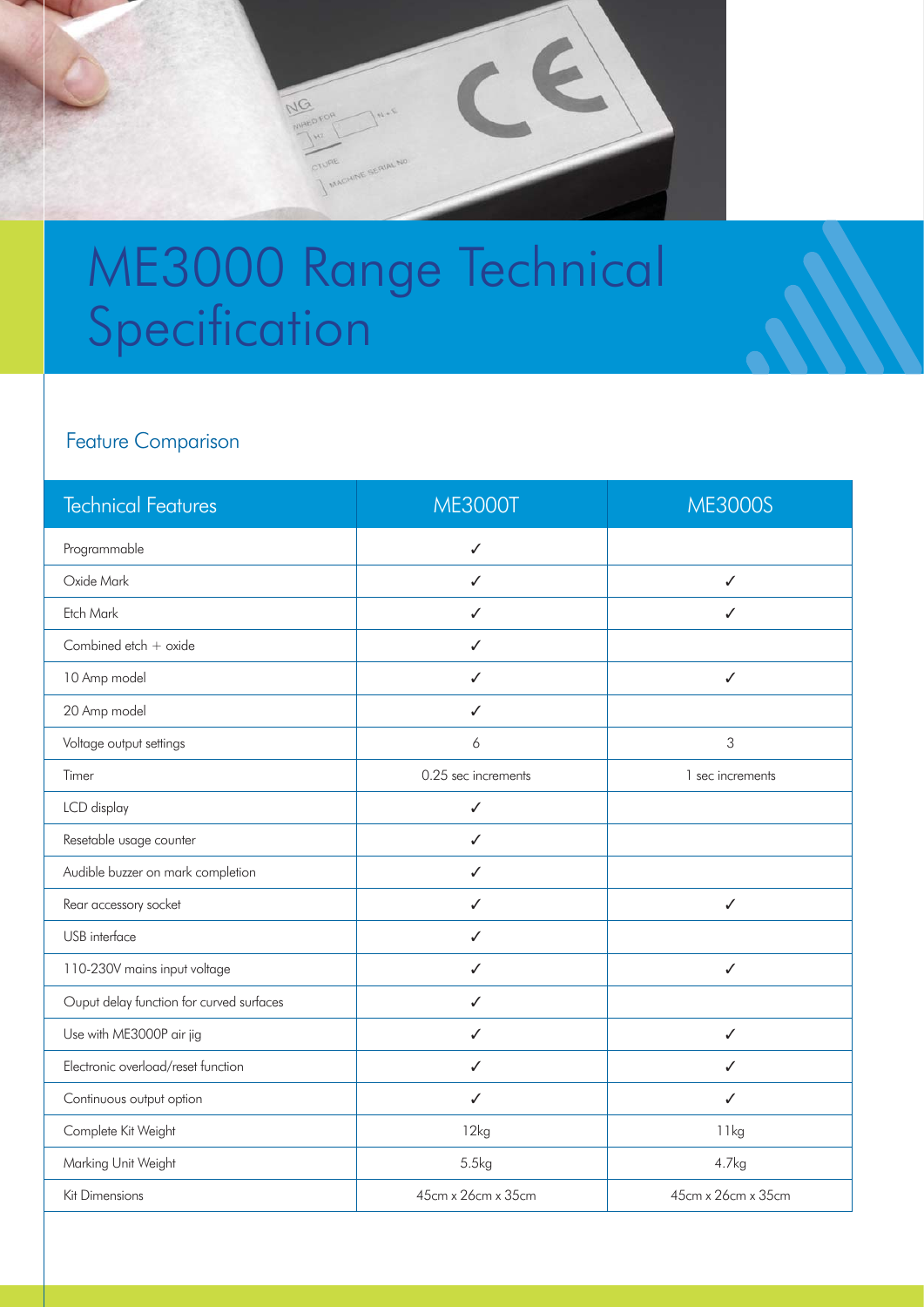

### Service and Support

#### UMS Customer Service

With over 55 years' experience designing, manufacturing and supplying industrial marking systems across the globe, UMS have extensive knowledge of traceability requirements across a huge range of applications and industries. We have the experience to ensure you get the right system to meet your exact requirements.

#### On-Site Evaluation

We can carry out a full on-site marking evaluation and provide detailed proposals where required. We have a thorough knowledge of the latest industry marking standards so can advise to ensure your system not only meets those requirements but is also configured accordingly.

#### Installation & Training

Most customers choose onsite training, however, we can also offer training at our offices in Hampshire.

#### 12 month back to base guarantee on all machines. Loan units available to warranty customers (subject to availability) to prevent any loss of production. Rental units available for nonwarranty equipment. Extended warranty option to cover parts and labour.

#### Maintenance Contracts

**Warranty** 

Regular maintenance is recommended to ensure your equipment continues to run as smoothly as possible throughout it's life. It is a proven way of keeping your costs down. Our contracts are designed to be flexible to meet your needs.

#### Finance Options

Some of our customers' choose from one of our financina options to enable the payment for new equipment to be spread over a longer period.